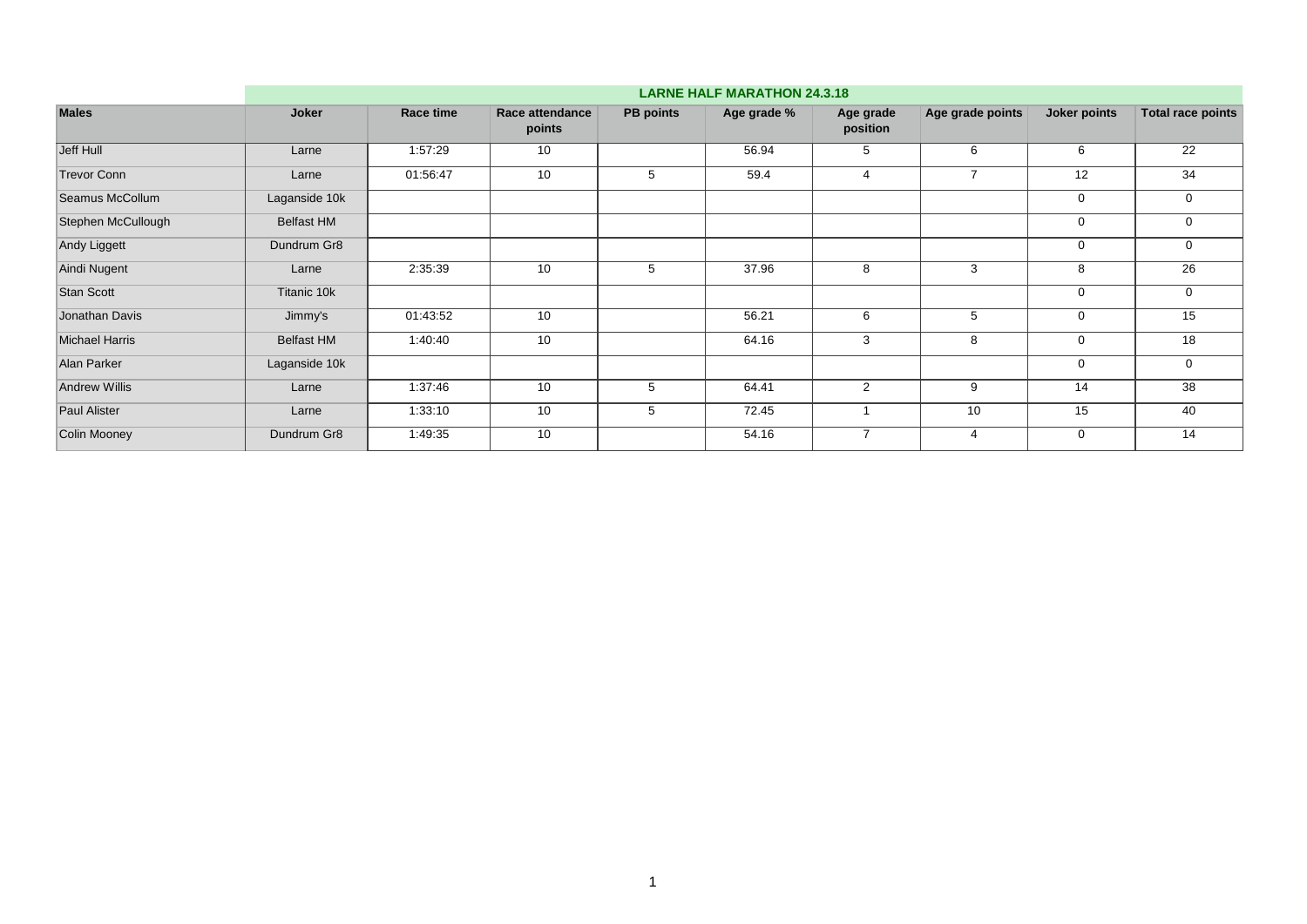|                       |                   | <b>JIMMY'S 10K 25.3.18</b> |                           |                  |             |                       |                  |              |                          |  |  |  |  |
|-----------------------|-------------------|----------------------------|---------------------------|------------------|-------------|-----------------------|------------------|--------------|--------------------------|--|--|--|--|
| <b>Males</b>          | Joker             | Race time                  | Race attendance<br>points | <b>PB points</b> | Age grade % | Age grade<br>position | Age grade points | Joker points | <b>Total race points</b> |  |  |  |  |
| Jeff Hull             | Larne             |                            |                           |                  |             |                       |                  | $\mathbf 0$  | 0                        |  |  |  |  |
| <b>Trevor Conn</b>    | Larne             |                            |                           |                  |             |                       |                  | $\mathbf 0$  | 0                        |  |  |  |  |
| Seamus McCollum       | Laganside 10k     | 49.21                      | 10                        | 5                | 63.56       |                       | 10               | $\mathbf 0$  | 25                       |  |  |  |  |
| Stephen McCullough    | <b>Belfast HM</b> |                            |                           |                  |             |                       |                  | $\mathbf 0$  | 0                        |  |  |  |  |
| Andy Liggett          | Dundrum Gr8       |                            |                           |                  |             |                       |                  | $\mathbf 0$  | $\mathbf 0$              |  |  |  |  |
| Aindi Nugent          | Larne             |                            |                           |                  |             |                       |                  | $\mathbf 0$  | 0                        |  |  |  |  |
| Stan Scott            | Titanic 10k       |                            |                           |                  |             |                       |                  | $\mathbf 0$  | 0                        |  |  |  |  |
| Jonathan Davis        | Jimmy's           | 44.15                      | 10                        |                  | 60.38       | 2                     | 9                | 9            | 28                       |  |  |  |  |
| <b>Michael Harris</b> | <b>Belfast HM</b> |                            |                           |                  |             |                       |                  | $\mathbf 0$  | $\bf{0}$                 |  |  |  |  |
| Alan Parker           | Laganside 10k     |                            |                           |                  |             |                       |                  | $\mathbf 0$  | 0                        |  |  |  |  |
| <b>Andrew Willis</b>  | Larne             |                            |                           |                  |             |                       |                  | $\mathbf 0$  | $\mathbf 0$              |  |  |  |  |
| Paul Alister          | Larne             |                            |                           |                  |             |                       |                  | $\mathbf 0$  | 0                        |  |  |  |  |
| Colin Mooney          | Dundrum Gr8       |                            |                           |                  |             |                       |                  | $\mathbf 0$  | 0                        |  |  |  |  |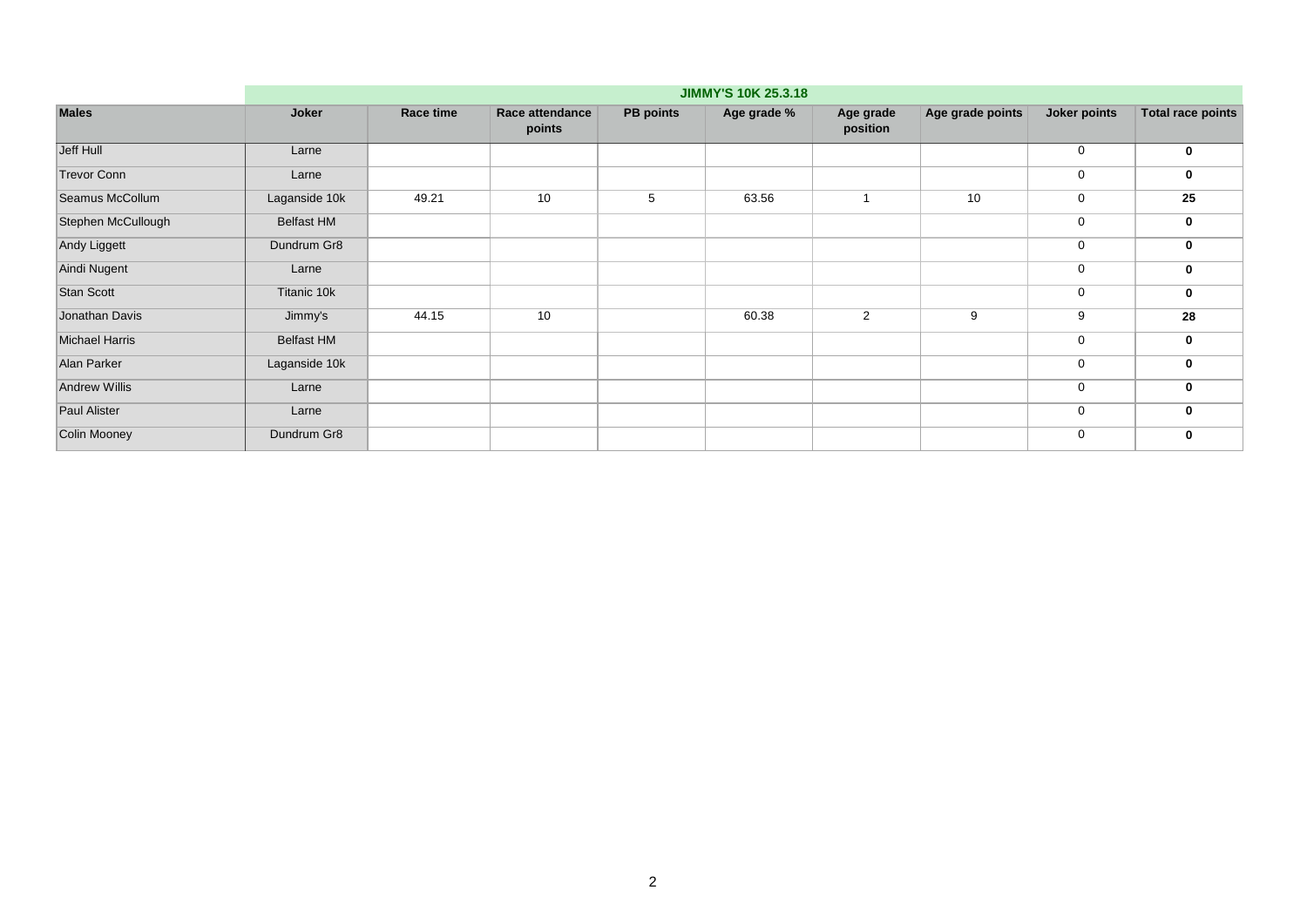|                       |                   | <b>TITANIC 10K 8.4.18</b> |                           |                  |             |                       |                  |              |                          |  |  |  |  |
|-----------------------|-------------------|---------------------------|---------------------------|------------------|-------------|-----------------------|------------------|--------------|--------------------------|--|--|--|--|
| <b>Males</b>          | Joker             | Race time                 | Race attendance<br>points | <b>PB points</b> | Age grade % | Age grade<br>position | Age grade points | Joker points | <b>Total race points</b> |  |  |  |  |
| Jeff Hull             | Larne             |                           |                           |                  |             |                       |                  | $\mathbf 0$  | $\mathbf 0$              |  |  |  |  |
| <b>Trevor Conn</b>    | Larne             |                           |                           |                  |             |                       |                  | $\mathbf 0$  | 0                        |  |  |  |  |
| Seamus McCollum       | Laganside 10k     | 48.29                     | 10                        | 5                | 64.7        | 3                     | 8                | $\mathbf 0$  | 23                       |  |  |  |  |
| Stephen McCullough    | <b>Belfast HM</b> |                           |                           |                  |             |                       |                  | $\mathbf 0$  | 0                        |  |  |  |  |
| Andy Liggett          | Dundrum Gr8       |                           |                           |                  |             |                       |                  | $\mathbf 0$  | $\mathbf 0$              |  |  |  |  |
| Aindi Nugent          | Larne             |                           |                           |                  |             |                       |                  | $\mathbf 0$  | 0                        |  |  |  |  |
| <b>Stan Scott</b>     | Titanic 10k       | 46.37                     | 10                        | 5                | 72.36       | 2                     | 9                | 14           | 38                       |  |  |  |  |
| Jonathan Davis        | Jimmy's           | 41.31                     | 10                        |                  | 64.35       | 4                     | $\overline{7}$   | $\mathbf 0$  | 17                       |  |  |  |  |
| <b>Michael Harris</b> | <b>Belfast HM</b> |                           |                           |                  |             |                       |                  | $\mathbf 0$  | $\mathbf 0$              |  |  |  |  |
| Alan Parker           | Laganside 10k     | 51.23                     | 10                        |                  | 63.83       | 5                     | 6                | $\mathbf 0$  | 16                       |  |  |  |  |
| <b>Andrew Willis</b>  | Larne             |                           |                           |                  |             |                       |                  | $\mathbf 0$  | $\mathbf 0$              |  |  |  |  |
| Paul Alister          | Larne             | 40.23                     | 10                        | 5                | 76.97       |                       | 10               | $\mathbf 0$  | 25                       |  |  |  |  |
| Colin Mooney          | Dundrum Gr8       |                           |                           |                  |             |                       |                  | $\mathbf 0$  | 0                        |  |  |  |  |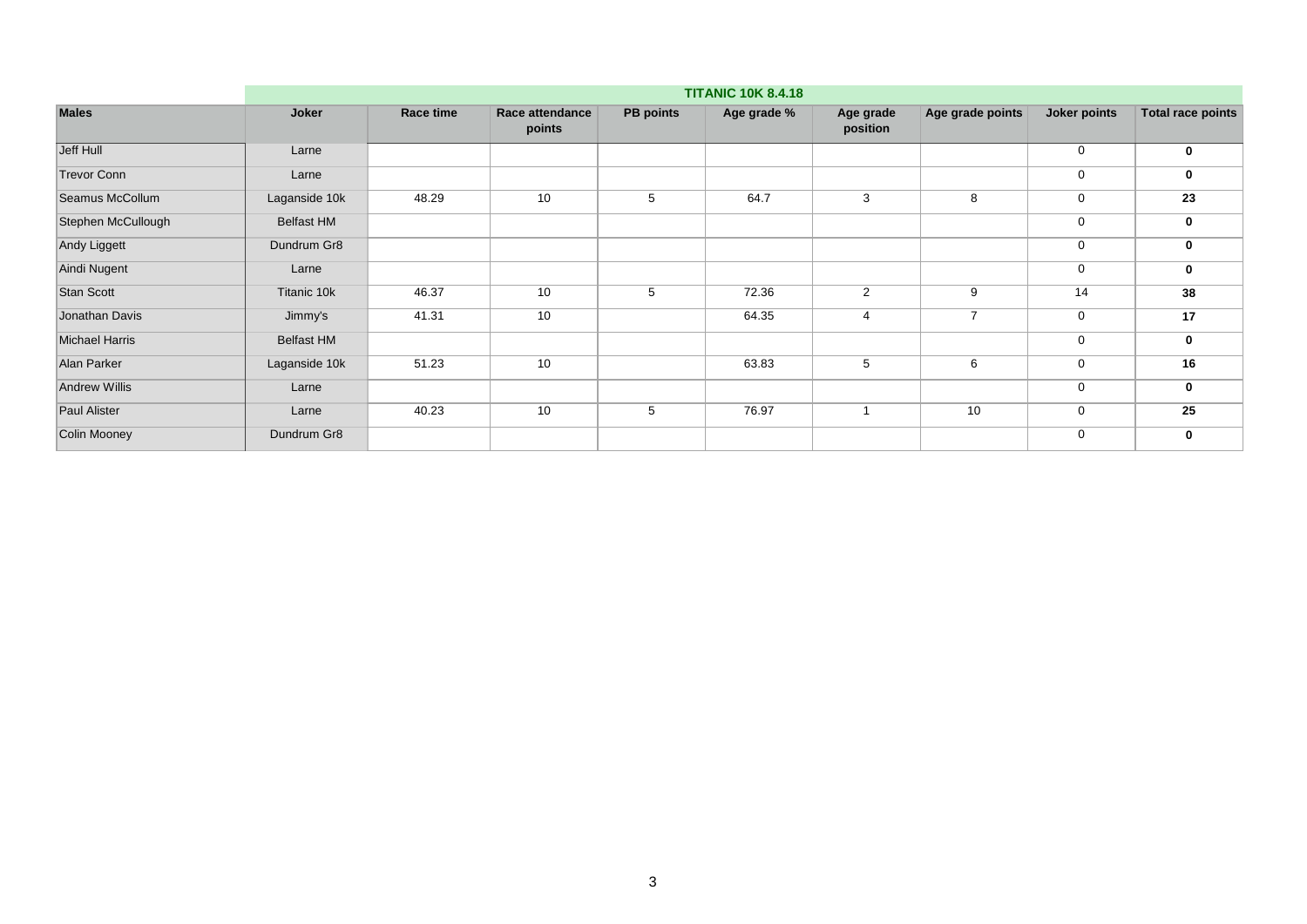|                       | <b>LES JONES 10K 18.5.18</b> |             |                           |                  |             |                       |                  |                |                          |  |  |  |
|-----------------------|------------------------------|-------------|---------------------------|------------------|-------------|-----------------------|------------------|----------------|--------------------------|--|--|--|
| <b>Males</b>          | Joker                        | <b>Time</b> | Race attendance<br>points | <b>PB points</b> | Age grade % | Age grade<br>position | Age grade points | Joker points   | <b>Total race points</b> |  |  |  |
| Jeff Hull             | Larne                        | 51.07       | 10                        |                  | 60.29       |                       | $\overline{7}$   | $\overline{0}$ | 17                       |  |  |  |
| <b>Trevor Conn</b>    | Larne                        |             |                           |                  |             |                       |                  | $\mathbf 0$    | 0                        |  |  |  |
| Seamus McCollum       | Laganside 10k                |             |                           |                  |             |                       |                  | $\mathbf 0$    | 0                        |  |  |  |
| Stephen McCullough    | <b>Belfast HM</b>            | 44.28       | 10                        |                  | 61.17       | 3                     | 8                | $\mathbf 0$    | 18                       |  |  |  |
| Andy Liggett          | Dundrum Gr8                  |             |                           |                  |             |                       |                  | $\mathbf 0$    | $\mathbf 0$              |  |  |  |
| Aindi Nugent          | Larne                        |             |                           |                  |             |                       |                  | $\mathbf 0$    | 0                        |  |  |  |
| Stan Scott            | Titanic 10k                  | 47.33       | 10                        |                  | 70.97       |                       | 10               | $\mathbf 0$    | 20                       |  |  |  |
| Jonathan Davis        | Jimmy's                      |             |                           |                  |             |                       |                  | $\mathbf 0$    | $\mathbf 0$              |  |  |  |
| <b>Michael Harris</b> | <b>Belfast HM</b>            |             |                           |                  |             |                       |                  | $\mathbf 0$    | $\mathbf 0$              |  |  |  |
| Alan Parker           | Laganside 10k                |             |                           |                  |             |                       |                  | $\mathbf 0$    | 0                        |  |  |  |
| <b>Andrew Willis</b>  | Larne                        | 44.49       | 10                        |                  | 64.86       | $\overline{2}$        | 9                | $\mathbf 0$    | 19                       |  |  |  |
| Paul Alister          | Larne                        |             |                           |                  |             |                       |                  | $\mathbf 0$    | $\mathbf 0$              |  |  |  |
| Colin Mooney          | Dundrum Gr8                  | 47.38       | 10                        |                  | 57.42       | 6                     | 5                | $\mathbf 0$    | 15                       |  |  |  |
| Colin Campbell        | Les Jones 10k                | 51.22       | 10                        | 5                | 58.11       | 5                     | 6                | 11             | 32                       |  |  |  |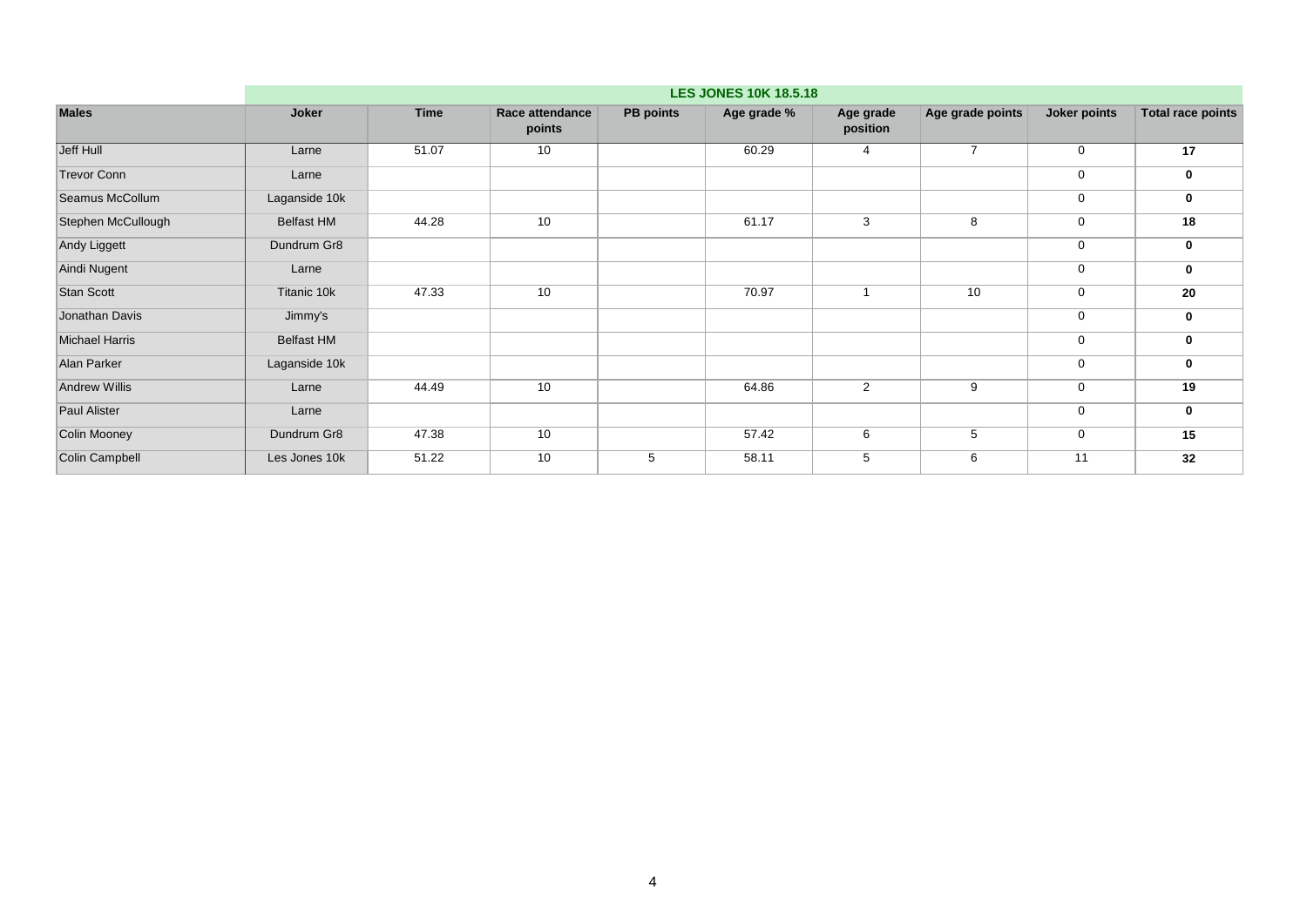|                       |                   | <b>BANN 10K 18.5.18</b> |                           |                  |             |                       |                  |              |                          |  |  |  |  |
|-----------------------|-------------------|-------------------------|---------------------------|------------------|-------------|-----------------------|------------------|--------------|--------------------------|--|--|--|--|
| <b>Males</b>          | Joker             | <b>Time</b>             | Race attendance<br>points | <b>PB points</b> | Age grade % | Age grade<br>position | Age grade points | Joker points | <b>Total race points</b> |  |  |  |  |
| Jeff Hull             | Larne             |                         |                           |                  |             |                       |                  | $\mathbf 0$  | 0                        |  |  |  |  |
| <b>Trevor Conn</b>    | Larne             |                         |                           |                  |             |                       |                  | $\mathbf 0$  | 0                        |  |  |  |  |
| Seamus McCollum       | Laganside 10k     |                         |                           |                  |             |                       |                  | $\mathbf 0$  | 0                        |  |  |  |  |
| Stephen McCullough    | <b>Belfast HM</b> |                         |                           |                  |             |                       |                  | $\mathbf 0$  | 0                        |  |  |  |  |
| Andy Liggett          | Dundrum Gr8       |                         |                           |                  |             |                       |                  | $\mathbf 0$  | $\mathbf 0$              |  |  |  |  |
| Aindi Nugent          | Larne             |                         |                           |                  |             |                       |                  | $\mathbf 0$  | 0                        |  |  |  |  |
| Stan Scott            | Titanic 10k       | 48.08                   | 10                        |                  | 69.81       |                       | 10               | $\mathbf 0$  | 20                       |  |  |  |  |
| Jonathan Davis        | Jimmy's           |                         |                           |                  |             |                       |                  | $\mathbf 0$  | 0                        |  |  |  |  |
| <b>Michael Harris</b> | <b>Belfast HM</b> |                         |                           |                  |             |                       |                  | $\mathbf 0$  | $\mathbf 0$              |  |  |  |  |
| Alan Parker           | Laganside 10k     |                         |                           |                  |             |                       |                  | $\mathbf 0$  | 0                        |  |  |  |  |
| <b>Andrew Willis</b>  | Larne             |                         |                           |                  |             |                       |                  | $\mathbf 0$  | $\mathbf 0$              |  |  |  |  |
| Paul Alister          | Larne             |                         |                           |                  |             |                       |                  | $\mathbf 0$  | 0                        |  |  |  |  |
| Colin Mooney          | Dundrum Gr8       |                         |                           |                  |             |                       |                  | $\mathbf 0$  | 0                        |  |  |  |  |
| Colin Campbell        | Les Jones 10k     |                         |                           |                  |             |                       |                  | 11           | 11                       |  |  |  |  |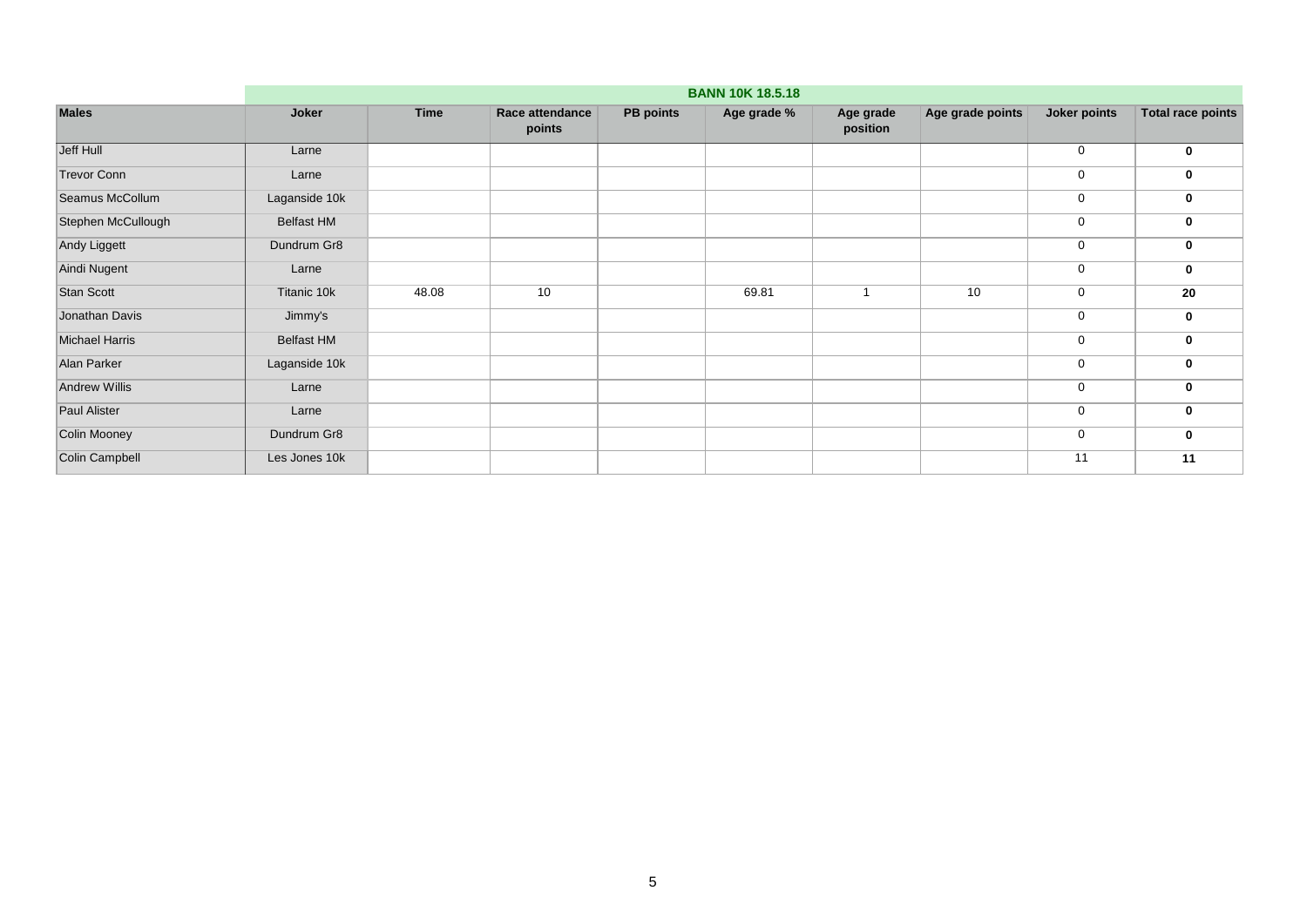|                       | <b>LISBURN 10K 20.6.18</b> |             |                           |                  |             |                       |                  |                  |                          |  |  |  |
|-----------------------|----------------------------|-------------|---------------------------|------------------|-------------|-----------------------|------------------|------------------|--------------------------|--|--|--|
| <b>Males</b>          | Joker                      | <b>Time</b> | Race attendance<br>points | <b>PB</b> points | Age grade % | Age grade<br>position | Age grade points | Joker points     | <b>Total race points</b> |  |  |  |
| Jeff Hull             | Larne                      | 50.02       | 10                        |                  | 61.25       | 5                     | 6                | $\mathbf 0$      | 16                       |  |  |  |
| <b>Trevor Conn</b>    | Larne                      | 49.07       | 10                        |                  | 64.9        | 2                     | 9                | $\mathbf 0$      | 19                       |  |  |  |
| Seamus McCollum       | Laganside 10k              |             |                           |                  |             |                       |                  | $\mathbf 0$      | 0                        |  |  |  |
| Stephen McCullough    | <b>Belfast HM</b>          |             |                           |                  |             |                       |                  | $\mathbf 0$      | 0                        |  |  |  |
| Andy Liggett          | Dundrum Gr8                |             |                           |                  |             |                       |                  | $\mathbf 0$      | 0                        |  |  |  |
| Aindi Nugent          | Larne                      | 1.05.08     | 10                        | 5                | 41.82       | $\overline{7}$        | $\overline{4}$   | $\mathbf 0$      | 19                       |  |  |  |
| Stan Scott            | Titanic 10k                |             |                           |                  |             |                       |                  | $\mathbf 0$      | 0                        |  |  |  |
| Jonathan Davis        | Jimmy's                    | 41.29       | 10                        |                  | 63.5        | 3                     | 8                | $\mathbf 0$      | 18                       |  |  |  |
| <b>Michael Harris</b> | <b>Belfast HM</b>          |             |                           |                  |             |                       |                  | $\boldsymbol{0}$ | 0                        |  |  |  |
| Alan Parker           | Laganside 10k              | 52.25       | 10                        |                  | 62.42       | 4                     | $\overline{7}$   | $\mathbf 0$      | 17                       |  |  |  |
| <b>Andrew Willis</b>  | Larne                      |             |                           |                  |             |                       |                  | $\mathbf 0$      | 0                        |  |  |  |
| <b>Paul Alister</b>   | Larne                      | 40.27       | 10                        |                  | 76.86       |                       | 10               | $\mathbf 0$      | 20                       |  |  |  |
| Colin Mooney          | Dundrum Gr8                |             |                           |                  |             |                       |                  | $\mathbf 0$      | 0                        |  |  |  |
| Colin Campbell        | Les Jones 10k              | 48.51       | 10                        | 5                | 61.1        | 6                     | 5                | $\mathbf 0$      | 20                       |  |  |  |
|                       |                            |             |                           |                  |             |                       |                  |                  |                          |  |  |  |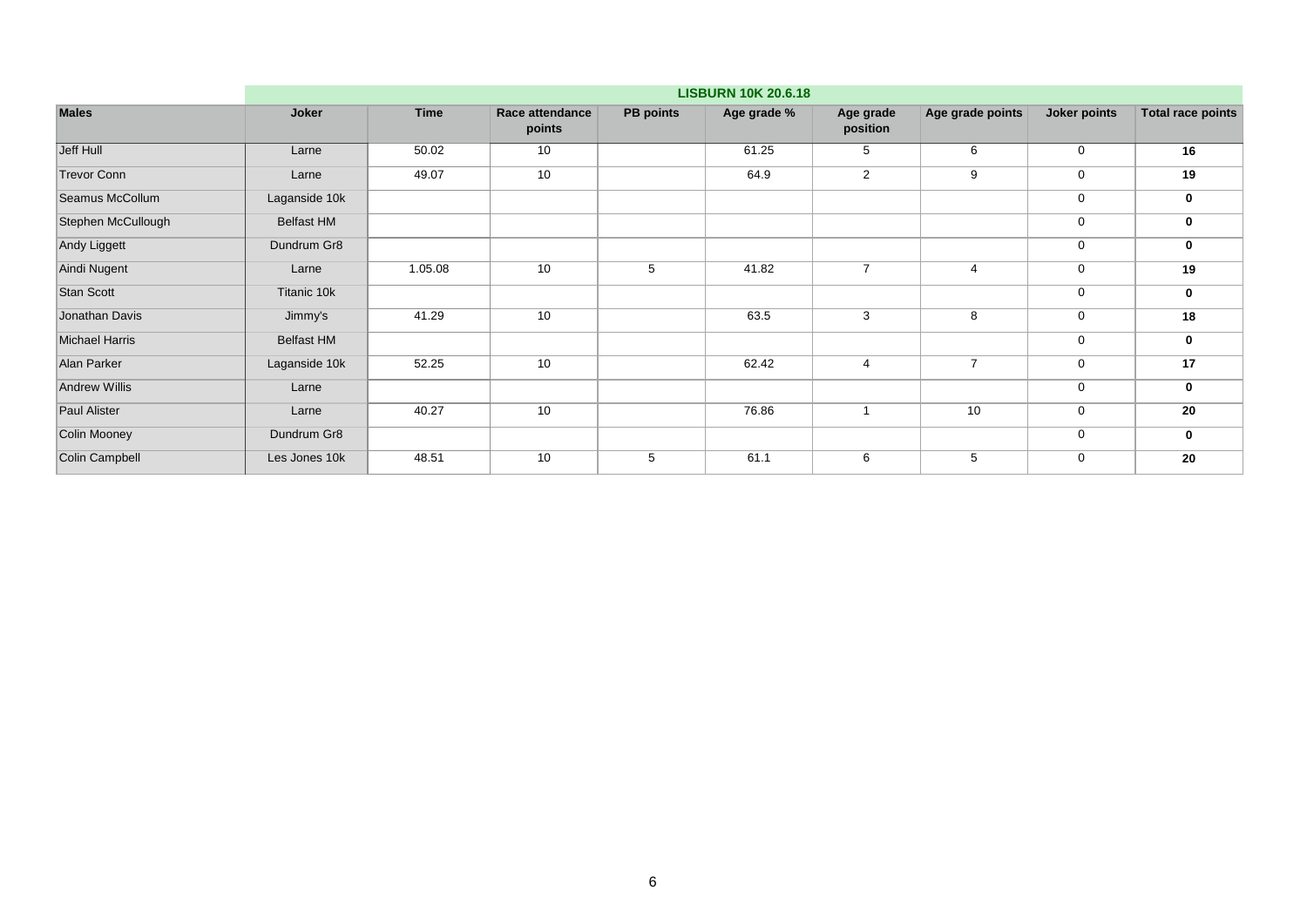|                       |                   | <b>LISBURN HALF 20.6.18</b> |                           |                  |             |                       |                  |              |                          |  |  |  |  |
|-----------------------|-------------------|-----------------------------|---------------------------|------------------|-------------|-----------------------|------------------|--------------|--------------------------|--|--|--|--|
| <b>Males</b>          | Joker             | <b>Time</b>                 | Race attendance<br>points | <b>PB points</b> | Age grade % | Age grade<br>position | Age grade points | Joker points | <b>Total race points</b> |  |  |  |  |
| Jeff Hull             | Larne             |                             |                           |                  |             |                       |                  | $\mathbf 0$  | 0                        |  |  |  |  |
| <b>Trevor Conn</b>    | Larne             |                             |                           |                  |             |                       |                  | $\mathbf 0$  | 0                        |  |  |  |  |
| Seamus McCollum       | Laganside 10k     | 1:55:21                     | 10                        | 5                | 60.63       | 5                     | 6                | $\mathbf 0$  | 21                       |  |  |  |  |
| Stephen McCullough    | <b>Belfast HM</b> | 1:35:00                     | 10                        |                  | 63.48       | 3                     | 8                | $\mathbf 0$  | 18                       |  |  |  |  |
| Andy Liggett          | Dundrum Gr8       | 1:55:21                     | 10                        |                  | 60.1        | 6                     | 5                | $\mathbf 0$  | 15                       |  |  |  |  |
| Aindi Nugent          | Larne             |                             |                           |                  |             |                       |                  | $\mathbf 0$  | 0                        |  |  |  |  |
| <b>Stan Scott</b>     | Titanic 10k       |                             |                           |                  |             |                       |                  | $\mathbf 0$  | 0                        |  |  |  |  |
| Jonathan Davis        | Jimmy's           |                             |                           |                  |             |                       |                  | 0            | 0                        |  |  |  |  |
| <b>Michael Harris</b> | <b>Belfast HM</b> | 1:38:24                     | 10                        |                  | 67.47       |                       | 10               | $\mathbf 0$  | 20                       |  |  |  |  |
| Alan Parker           | Laganside 10k     |                             |                           |                  |             |                       |                  | $\mathbf 0$  | 0                        |  |  |  |  |
| <b>Andrew Willis</b>  | Larne             | 1:36:54                     | 10                        | 5                | 66.82       | 2                     | 9                | $\mathbf 0$  | 24                       |  |  |  |  |
| Paul Alister          | Larne             |                             |                           |                  |             |                       |                  | $\mathbf 0$  | 0                        |  |  |  |  |
| Colin Mooney          | Dundrum Gr8       | 1:40:09                     | 10                        | 5                | 60.64       | 4                     | $\overline{7}$   | $\mathbf 0$  | 22                       |  |  |  |  |
| Colin Campbell        | Les Jones 10k     |                             |                           |                  |             |                       |                  | $\mathbf 0$  | 0                        |  |  |  |  |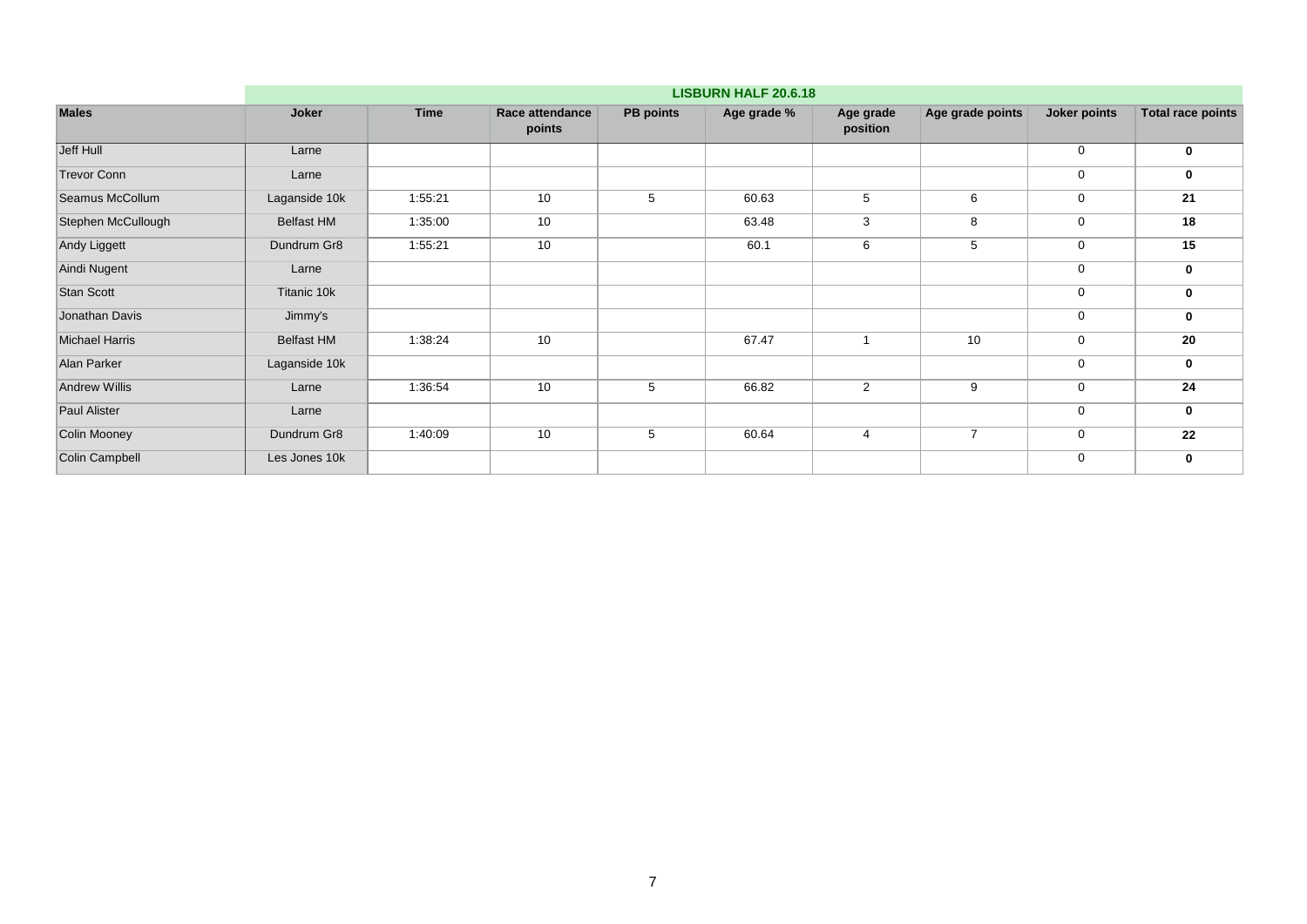|                       | <b>LECALE WAY 10K 11.8.18</b> |             |                           |                  |             |                       |                  |              |                          |  |  |  |
|-----------------------|-------------------------------|-------------|---------------------------|------------------|-------------|-----------------------|------------------|--------------|--------------------------|--|--|--|
| <b>Males</b>          | Joker                         | <b>Time</b> | Race attendance<br>points | <b>PB points</b> | Age grade % | Age grade<br>position | Age grade points | Joker points | <b>Total race points</b> |  |  |  |
| Jeff Hull             | Larne                         |             |                           |                  |             |                       |                  | $\mathbf 0$  | $\bf{0}$                 |  |  |  |
| <b>Trevor Conn</b>    | Larne                         |             |                           |                  |             |                       |                  | $\mathbf 0$  | 0                        |  |  |  |
| Seamus McCollum       | Laganside 10k                 |             |                           |                  |             |                       |                  | $\mathbf 0$  | 0                        |  |  |  |
| Stephen McCullough    | <b>Belfast HM</b>             |             |                           |                  |             |                       |                  | $\mathbf 0$  | $\bf{0}$                 |  |  |  |
| Andy Liggett          | Dundrum Gr8                   |             |                           |                  |             |                       |                  | $\mathbf 0$  | $\bf{0}$                 |  |  |  |
| Aindi Nugent          | Larne                         |             |                           |                  |             |                       |                  | $\mathbf 0$  | $\mathbf 0$              |  |  |  |
| Stan Scott            | Titanic 10k                   | 56:26       | 10                        |                  | 59.76       | 2                     | 9                | $\mathbf 0$  | 19                       |  |  |  |
| Jonathan Davis        | Jimmy's                       |             |                           |                  |             |                       |                  | $\mathbf 0$  | $\mathbf 0$              |  |  |  |
| <b>Michael Harris</b> | <b>Belfast HM</b>             |             |                           |                  |             |                       |                  | $\mathbf 0$  | $\mathbf 0$              |  |  |  |
| Alan Parker           | Laganside 10k                 |             |                           |                  |             |                       |                  | $\mathbf 0$  | 0                        |  |  |  |
| <b>Andrew Willis</b>  | Larne                         |             |                           |                  |             |                       |                  | $\mathbf 0$  | $\mathbf 0$              |  |  |  |
| Paul Alister          | Larne                         | 46:59       | 10                        |                  | 66.16       | $\blacktriangleleft$  | 10               | $\mathbf 0$  | 20                       |  |  |  |
| Colin Mooney          | Dundrum Gr8                   |             |                           |                  |             |                       |                  | $\mathbf 0$  | $\mathbf 0$              |  |  |  |
| Colin Campbell        | Les Jones 10k                 |             |                           |                  |             |                       |                  | $\mathbf 0$  | 0                        |  |  |  |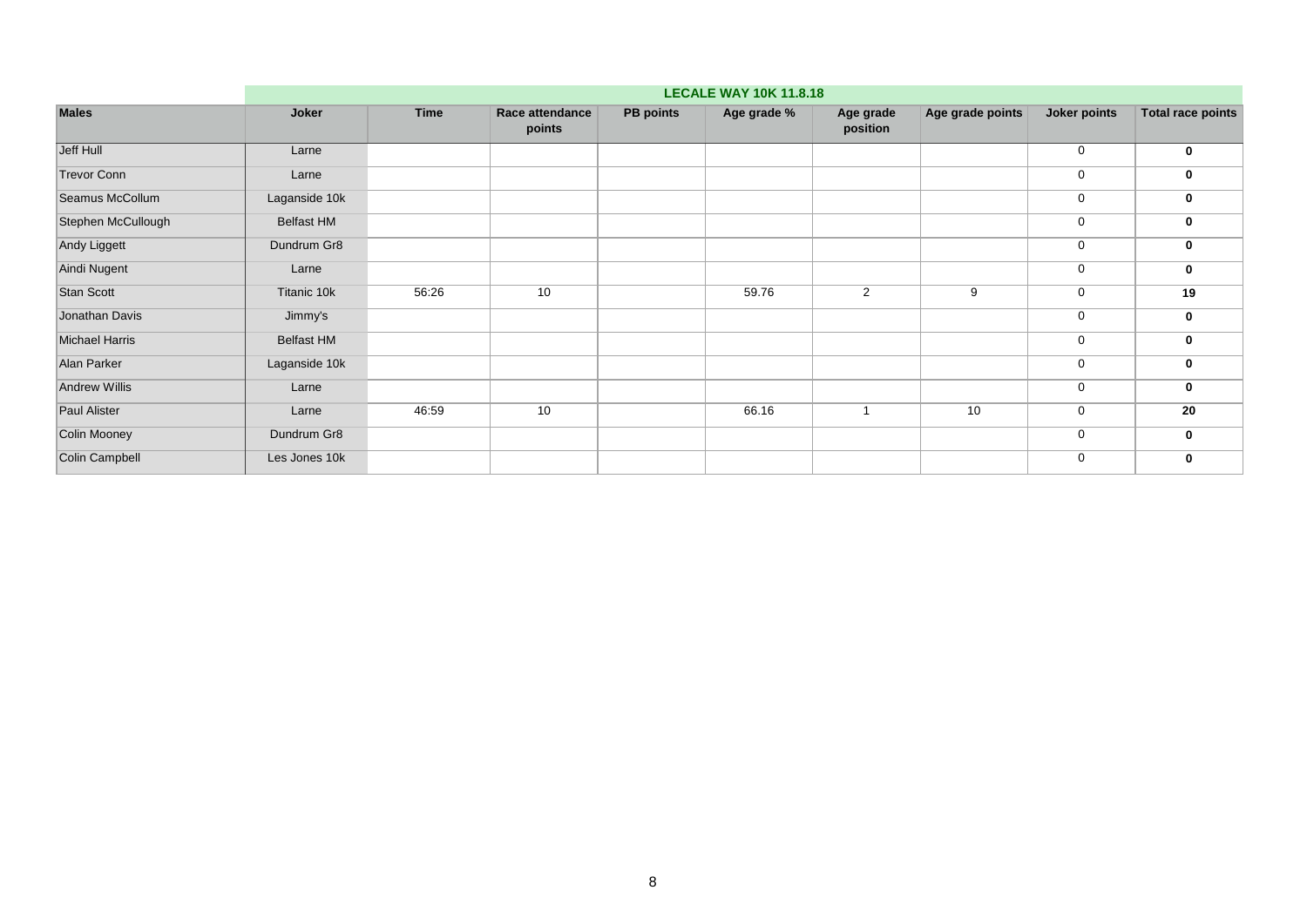|                       |                   | STORMING THE CASTLE 10K 26.8.18 |                           |                  |             |                       |                  |              |                          |  |  |  |  |
|-----------------------|-------------------|---------------------------------|---------------------------|------------------|-------------|-----------------------|------------------|--------------|--------------------------|--|--|--|--|
| <b>Males</b>          | Joker             | <b>Time</b>                     | Race attendance<br>points | <b>PB points</b> | Age grade % | Age grade<br>position | Age grade points | Joker points | <b>Total race points</b> |  |  |  |  |
| Jeff Hull             | Larne             |                                 |                           |                  |             |                       |                  | $\mathbf 0$  | 0                        |  |  |  |  |
| <b>Trevor Conn</b>    | Larne             | 48.29                           | 10                        |                  | 65.84       | 3                     | 8                | $\mathbf 0$  | 18                       |  |  |  |  |
| Seamus McCollum       | Laganside 10k     |                                 |                           |                  |             |                       |                  | $\mathbf 0$  | 0                        |  |  |  |  |
| Stephen McCullough    | <b>Belfast HM</b> |                                 |                           |                  |             |                       |                  | $\mathbf 0$  | 0                        |  |  |  |  |
| Andy Liggett          | Dundrum Gr8       |                                 |                           |                  |             |                       |                  | $\mathbf 0$  | $\mathbf 0$              |  |  |  |  |
| Aindi Nugent          | Larne             |                                 |                           |                  |             |                       |                  | $\mathbf 0$  | 0                        |  |  |  |  |
| Stan Scott            | Titanic 10k       |                                 |                           |                  |             |                       |                  | $\mathbf 0$  | 0                        |  |  |  |  |
| Jonathan Davis        | Jimmy's           |                                 |                           |                  |             |                       |                  | $\mathbf 0$  | 0                        |  |  |  |  |
| <b>Michael Harris</b> | <b>Belfast HM</b> |                                 |                           |                  |             |                       |                  | $\mathbf 0$  | 0                        |  |  |  |  |
| Alan Parker           | Laganside 10k     |                                 |                           |                  |             |                       |                  | $\mathbf 0$  | 0                        |  |  |  |  |
| Andrew Willis         | Larne             | 44.04                           | 10                        |                  | 65.95       | 2                     | 9                | $\mathbf 0$  | 19                       |  |  |  |  |
| Paul Alister          | Larne             | 40.04                           | 10                        | 5                | 77.58       |                       | 10               | $\mathbf 0$  | 25                       |  |  |  |  |
| Colin Mooney          | Dundrum Gr8       |                                 |                           |                  |             |                       |                  | $\mathbf 0$  | $\mathbf 0$              |  |  |  |  |
| Colin Campbell        | Les Jones 10k     | 48.53                           | 10                        |                  | 60.94       | 4                     | $\overline{7}$   | $\mathbf 0$  | 17                       |  |  |  |  |
|                       |                   |                                 |                           |                  |             |                       |                  |              |                          |  |  |  |  |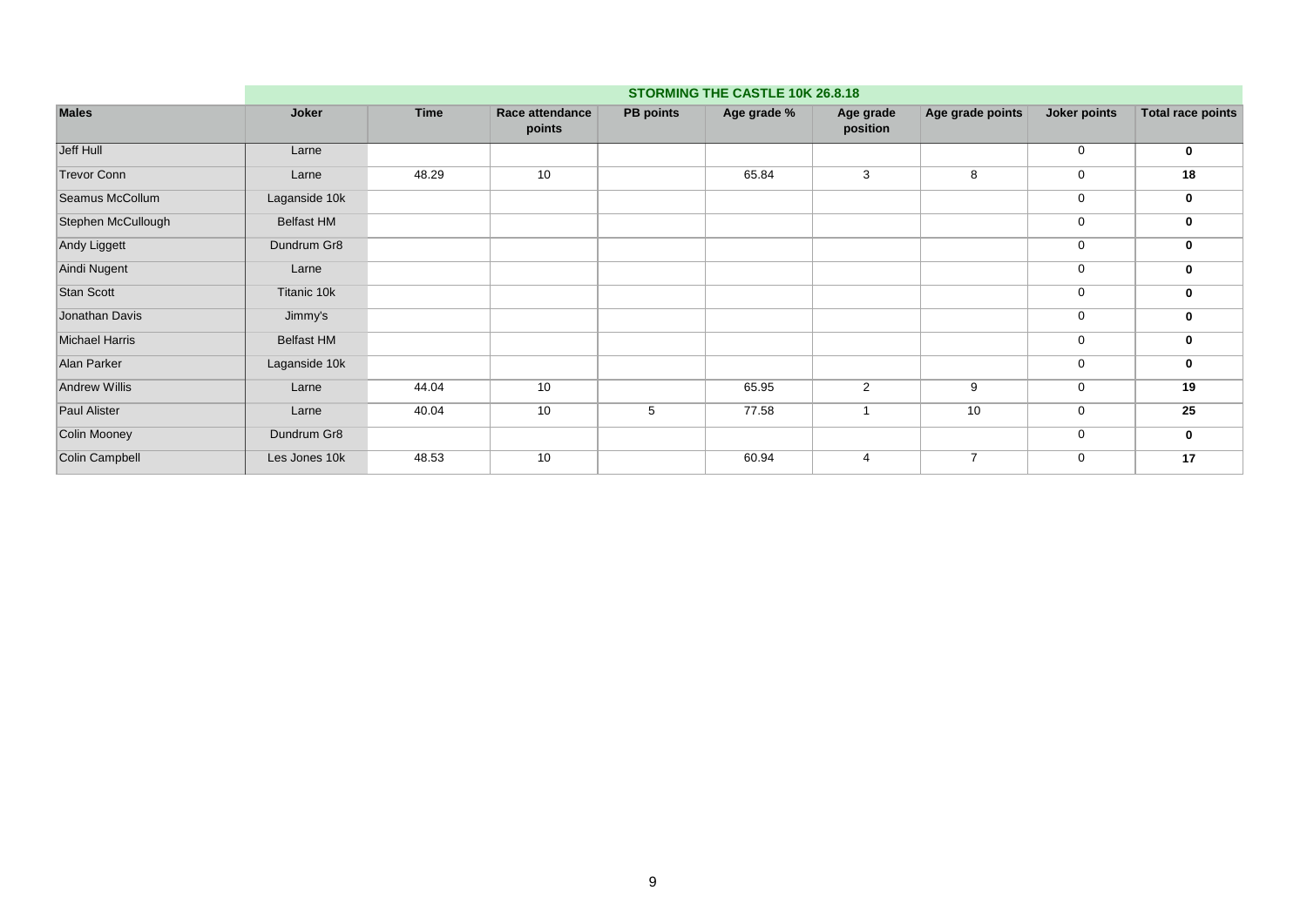|                       | <b>LAGANSIDE 10K 2.9.18</b>       |             |                           |                  |             |                          |                  |              |                          |  |  |
|-----------------------|-----------------------------------|-------------|---------------------------|------------------|-------------|--------------------------|------------------|--------------|--------------------------|--|--|
| <b>Males</b>          | Joker played? (if yes<br>enter Y) | <b>Time</b> | Race attendance<br>points | <b>PB points</b> | Age grade % | Age grade<br>position    | Age grade points | Joker points | <b>Total race points</b> |  |  |
| Jeff Hull             | Larne                             | 51.40       | 10                        |                  | 59.64       | $\overline{\phantom{a}}$ | $\overline{4}$   | $\mathbf 0$  | 14                       |  |  |
| <b>Trevor Conn</b>    | Larne                             | 49.21       | 10                        |                  | 64.68       | 5                        | 6                | $\mathbf 0$  | 16                       |  |  |
| Seamus McCollum       | Laganside 10k                     |             |                           |                  |             |                          |                  | $\mathbf 0$  | 0                        |  |  |
| Stephen McCullough    | <b>Belfast HM</b>                 | 40.20       | 10                        |                  | 67.44       | 3                        | 8                | $\mathbf 0$  | 18                       |  |  |
| Andy Liggett          | Dundrum Gr8                       |             |                           |                  |             |                          |                  | $\mathbf 0$  | $\mathbf 0$              |  |  |
| Aindi Nugent          | Larne                             | 1.07.59     | 10                        |                  | 40.2        | 8                        | 3                | $\mathbf 0$  | 13                       |  |  |
| <b>Stan Scott</b>     | Titanic 10k                       |             |                           |                  |             |                          |                  | $\mathbf 0$  | 0                        |  |  |
| Jonathan Davis        | Jimmy's                           | 40.2        | 10                        |                  | 65.03       | $\overline{4}$           | $\overline{7}$   | $\mathbf 0$  | 17                       |  |  |
| <b>Michael Harris</b> | <b>Belfast HM</b>                 |             |                           |                  |             |                          |                  | $\mathbf 0$  | 0                        |  |  |
| Alan Parker           | Laganside 10k                     |             |                           |                  |             |                          |                  | $\mathbf 0$  | $\bf{0}$                 |  |  |
| <b>Andrew Willis</b>  | Larne                             | 42.53       | 10                        |                  | 67.77       | 2                        | 9                | $\mathbf 0$  | 19                       |  |  |
| Paul Alister          | Larne                             | 40.07       | 10                        |                  | 77.49       |                          | 10               | $\mathbf 0$  | 20                       |  |  |
| Colin Mooney          | Dundrum Gr8                       | 45.40       | 10                        |                  | 59.88       | 6                        | 5                | $\mathbf 0$  | 15                       |  |  |
| Colin Campbell        | Les Jones 10k                     |             |                           |                  |             |                          |                  | $\mathbf 0$  | 0                        |  |  |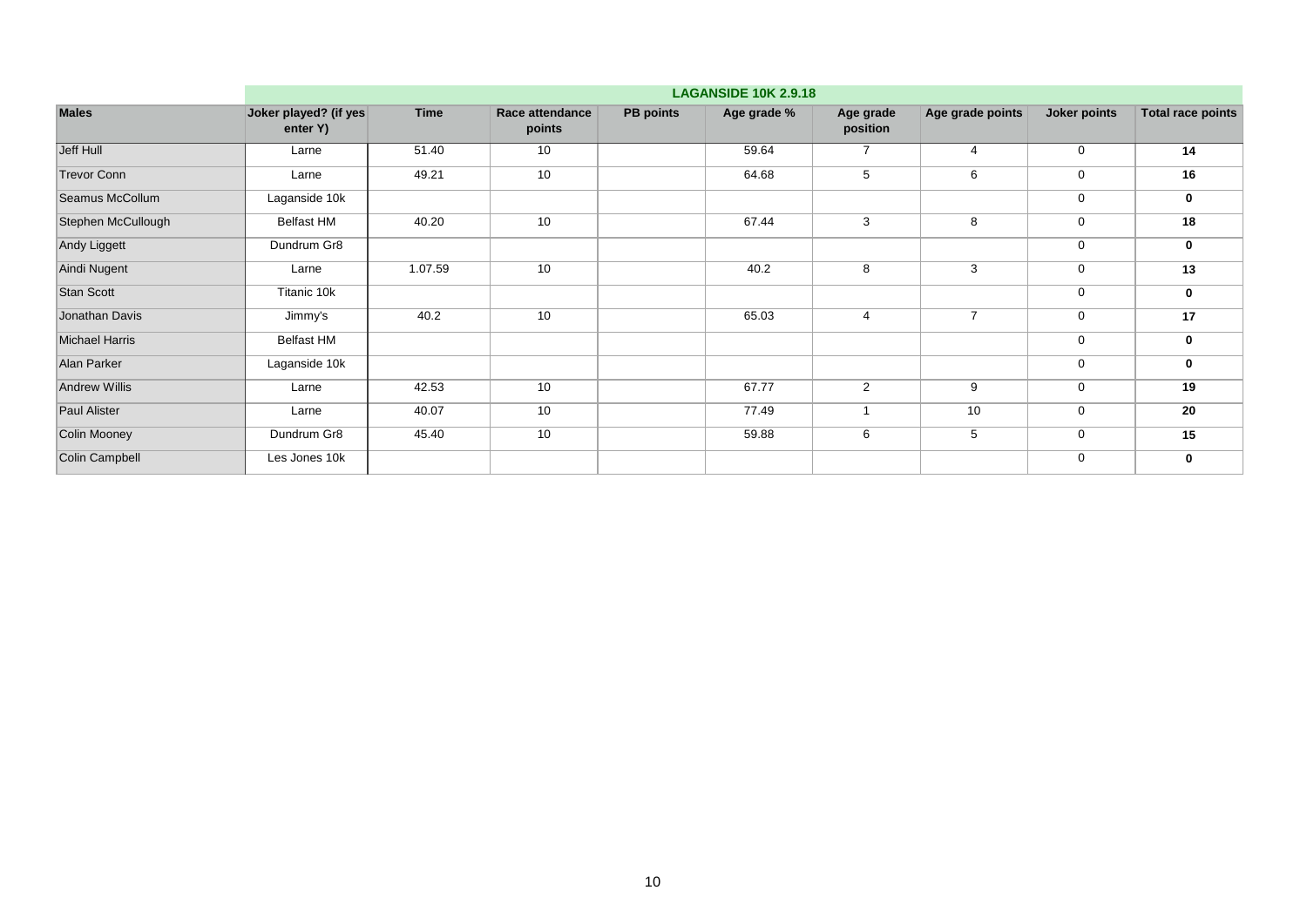|                       |                                   | <b>BELFAST HALF-MARATHON 23.9.18</b> |                           |                  |             |                       |                  |                |                          |  |  |  |  |
|-----------------------|-----------------------------------|--------------------------------------|---------------------------|------------------|-------------|-----------------------|------------------|----------------|--------------------------|--|--|--|--|
| <b>Males</b>          | Joker played? (if yes<br>enter Y) | <b>Time</b>                          | Race attendance<br>points | <b>PB</b> points | Age grade % | Age grade<br>position | Age grade points | Joker points   | <b>Total race points</b> |  |  |  |  |
| Jeff Hull             | Larne                             | 1.54.24                              | 10                        | 5                | 58.47       | 8                     | 3                | $\mathbf 0$    | 18                       |  |  |  |  |
| <b>Trevor Conn</b>    | Larne                             |                                      |                           |                  |             |                       |                  | $\mathbf 0$    | 0                        |  |  |  |  |
| Seamus McCollum       | Laganside 10k                     |                                      |                           |                  |             |                       |                  | $\mathbf 0$    | 0                        |  |  |  |  |
| Stephen McCullough    | <b>Belfast HM</b>                 | 1.27.41                              | 10                        | 5                | 67.37       | $\overline{2}$        | 9                | 14             | 38                       |  |  |  |  |
| Andy Liggett          | Dundrum Gr8                       |                                      |                           |                  |             |                       |                  | $\mathbf 0$    | 0                        |  |  |  |  |
| Aindi Nugent          | Larne                             |                                      |                           |                  |             |                       |                  | $\mathbf 0$    | 0                        |  |  |  |  |
| Stan Scott            | Titanic 10k                       |                                      |                           |                  |             |                       |                  | $\mathbf 0$    | 0                        |  |  |  |  |
| Jonathan Davis        | Jimmy's                           | 1.31.36                              | 10                        | 5                | 63.73       | 5                     | 6                | $\mathbf 0$    | 21                       |  |  |  |  |
| <b>Michael Harris</b> | <b>Belfast HM</b>                 | 1.47.03                              | 10                        |                  | 60.33       | $\overline{ }$        | $\overline{4}$   | $\overline{4}$ | 18                       |  |  |  |  |
| Alan Parker           | Laganside 10k                     | 1.48.14                              | 10                        | 5                | 65.91       | 4                     | $\overline{7}$   | $\mathbf 0$    | 22                       |  |  |  |  |
| <b>Andrew Willis</b>  | Larne                             | 1.34.59                              | 10                        | 5                | 66.28       | 3                     | 8                | $\mathbf 0$    | 23                       |  |  |  |  |
| <b>Paul Alister</b>   | Larne                             | 1.26.46                              | 10                        | 5                | 77.78       |                       | 10               | $\mathbf 0$    | 25                       |  |  |  |  |
| Colin Mooney          | Dundrum Gr8                       | 1.37.14                              | 10                        | 5                | 61.03       | 6                     | 5                | $\mathbf 0$    | 20                       |  |  |  |  |
| Colin Campbell        | Les Jones 10k                     |                                      |                           |                  |             |                       |                  | $\mathbf 0$    | 0                        |  |  |  |  |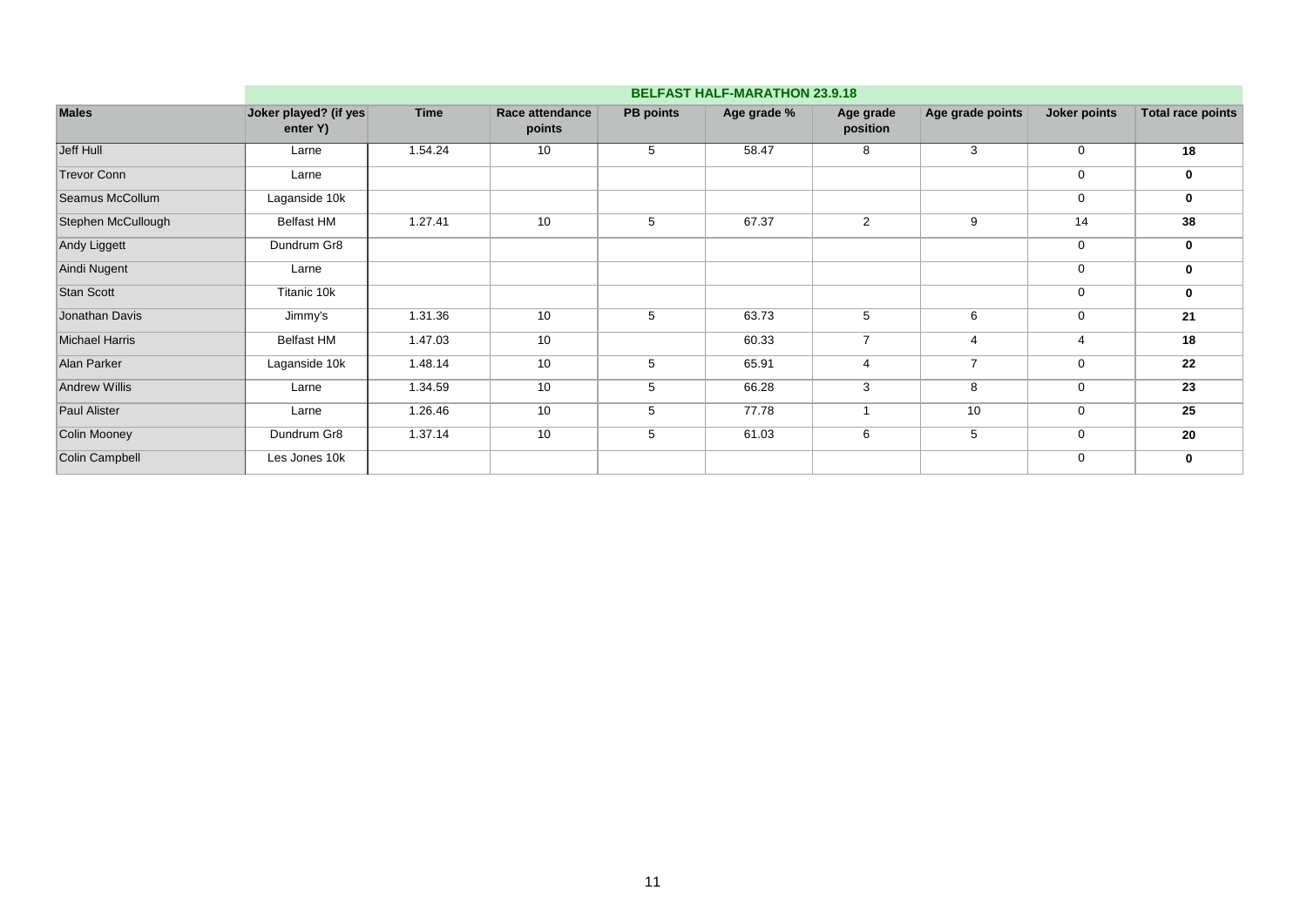|                       | <b>DUNDRUM GR8 RUN .10.18</b>     |             |                           |                  |             |                       |                  |              |                          |  |  |
|-----------------------|-----------------------------------|-------------|---------------------------|------------------|-------------|-----------------------|------------------|--------------|--------------------------|--|--|
| <b>Males</b>          | Joker played? (if yes<br>enter Y) | <b>Time</b> | Race attendance<br>points | <b>PB</b> points | Age grade % | Age grade<br>position | Age grade points | Joker points | <b>Total race points</b> |  |  |
| Jeff Hull             | Larne                             | 1.09.57     | 10                        |                  | 57.36       | 5                     | 6                | $\mathbf 0$  | 16                       |  |  |
| <b>Trevor Conn</b>    | Larne                             | 1.05.14     | 10                        |                  | 63.73       | 3                     | 8                | $\mathbf 0$  | 18                       |  |  |
| Seamus McCollum       | Laganside 10k                     |             |                           |                  |             |                       |                  | $\mathbf 0$  | 0                        |  |  |
| Stephen McCullough    | <b>Belfast HM</b>                 |             |                           |                  |             |                       |                  | $\mathbf 0$  | 0                        |  |  |
| Andy Liggett          | Dundrum Gr8                       |             |                           |                  |             |                       |                  | $\mathbf 0$  | 0                        |  |  |
| Aindi Nugent          | Larne                             |             |                           |                  |             |                       |                  | $\mathbf 0$  | 0                        |  |  |
| <b>Stan Scott</b>     | Titanic 10k                       |             |                           |                  |             |                       |                  | $\mathbf 0$  | 0                        |  |  |
| Jonathan Davis        | Jimmy's                           |             |                           |                  |             |                       |                  | $\mathbf 0$  | 0                        |  |  |
| <b>Michael Harris</b> | <b>Belfast HM</b>                 |             |                           |                  |             |                       |                  | $\mathbf 0$  | $\bf{0}$                 |  |  |
| Alan Parker           | Laganside 10k                     |             |                           |                  |             |                       |                  | $\mathbf 0$  | 0                        |  |  |
| <b>Andrew Willis</b>  | Larne                             | 58.38       | 10                        | 5                | 64.49       | 2                     | 9                | $\mathbf 0$  | 24                       |  |  |
| <b>Paul Alister</b>   | Larne                             | 55.16       | 10                        | 5                | 73.24       |                       | 10               | $\mathbf 0$  | 25                       |  |  |
| Colin Mooney          | Dundrum Gr8                       | 58.39       | 10                        | 5                | 60.69       |                       | $\overline{7}$   | 12           | 34                       |  |  |
| Colin Campbell        | Les Jones 10k                     | 1.07.42     | 10                        | 5                | 57.27       | 6                     | 5                | $\mathbf 0$  | 20                       |  |  |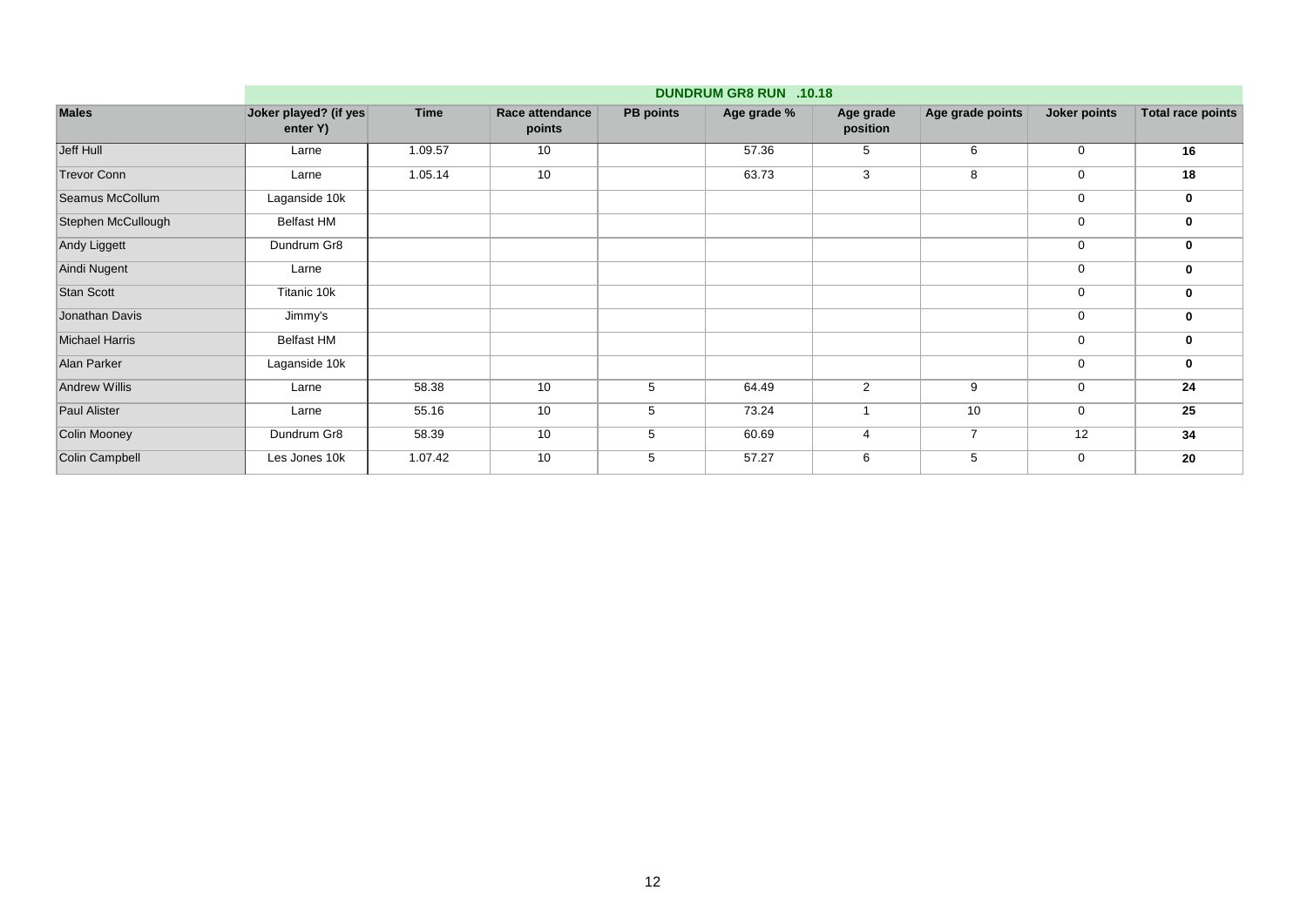| <b>Males</b>          |                                   | <b>DUBLIN MARATHON 28.10.18</b> |                           |                  |             |                       |                  |              |                          |  |  |  |  |
|-----------------------|-----------------------------------|---------------------------------|---------------------------|------------------|-------------|-----------------------|------------------|--------------|--------------------------|--|--|--|--|
|                       | Joker played? (if yes<br>enter Y) | <b>Time</b>                     | Race attendance<br>points | <b>PB</b> points | Age grade % | Age grade<br>position | Age grade points | Joker points | <b>Total race points</b> |  |  |  |  |
| Jeff Hull             | Larne                             |                                 |                           |                  |             |                       |                  | $\mathbf 0$  | 0                        |  |  |  |  |
| <b>Trevor Conn</b>    | Larne                             |                                 |                           |                  |             |                       |                  | $\mathbf 0$  | 0                        |  |  |  |  |
| Seamus McCollum       | Laganside 10k                     |                                 |                           |                  |             |                       |                  | $\mathbf 0$  | 0                        |  |  |  |  |
| Stephen McCullough    | <b>Belfast HM</b>                 | 3.13.44                         | 10                        | 5                | 64.22       | 2                     | 9                | $\mathbf 0$  | 24                       |  |  |  |  |
| Andy Liggett          | Dundrum Gr8                       | 4.58.27                         | 10                        | 5                | 47.62       | $\overline{7}$        | $\overline{4}$   | $\mathbf 0$  | 19                       |  |  |  |  |
| Aindi Nugent          | Larne                             |                                 |                           |                  |             |                       |                  | $\mathbf 0$  | 0                        |  |  |  |  |
| Stan Scott            | Titanic 10k                       |                                 |                           |                  |             |                       |                  | $\mathbf 0$  | 0                        |  |  |  |  |
| Jonathan Davis        | Jimmy's                           | 3.30.18                         | 10                        | 5                | 58.46       | 6                     | 5                | $\mathbf 0$  | 20                       |  |  |  |  |
| <b>Michael Harris</b> | <b>Belfast HM</b>                 | 3.38.13                         | 10                        | 5                | 62.33       | $\overline{4}$        | $\overline{7}$   | $\mathbf 0$  | 22                       |  |  |  |  |
| Alan Parker           | Laganside 10k                     |                                 |                           |                  |             |                       |                  | $\mathbf 0$  | 0                        |  |  |  |  |
| <b>Andrew Willis</b>  | Larne                             | 3.29.23                         | 10                        | 5                | 63.32       | 3                     | 8                | $\mathbf 0$  | 23                       |  |  |  |  |
| <b>Paul Alister</b>   | Larne                             | 3.06.31                         | 10                        | 5                | 76.2        |                       | 10               | $\mathbf 0$  | 25                       |  |  |  |  |
| Colin Mooney          | Dundrum Gr8                       | 3.25.12                         | 10                        | 5                | 60.9        | 5                     | 6                | $\mathbf 0$  | 21                       |  |  |  |  |
| Colin Campbell        | Les Jones 10k                     |                                 |                           |                  |             |                       |                  | $\mathbf 0$  | 0                        |  |  |  |  |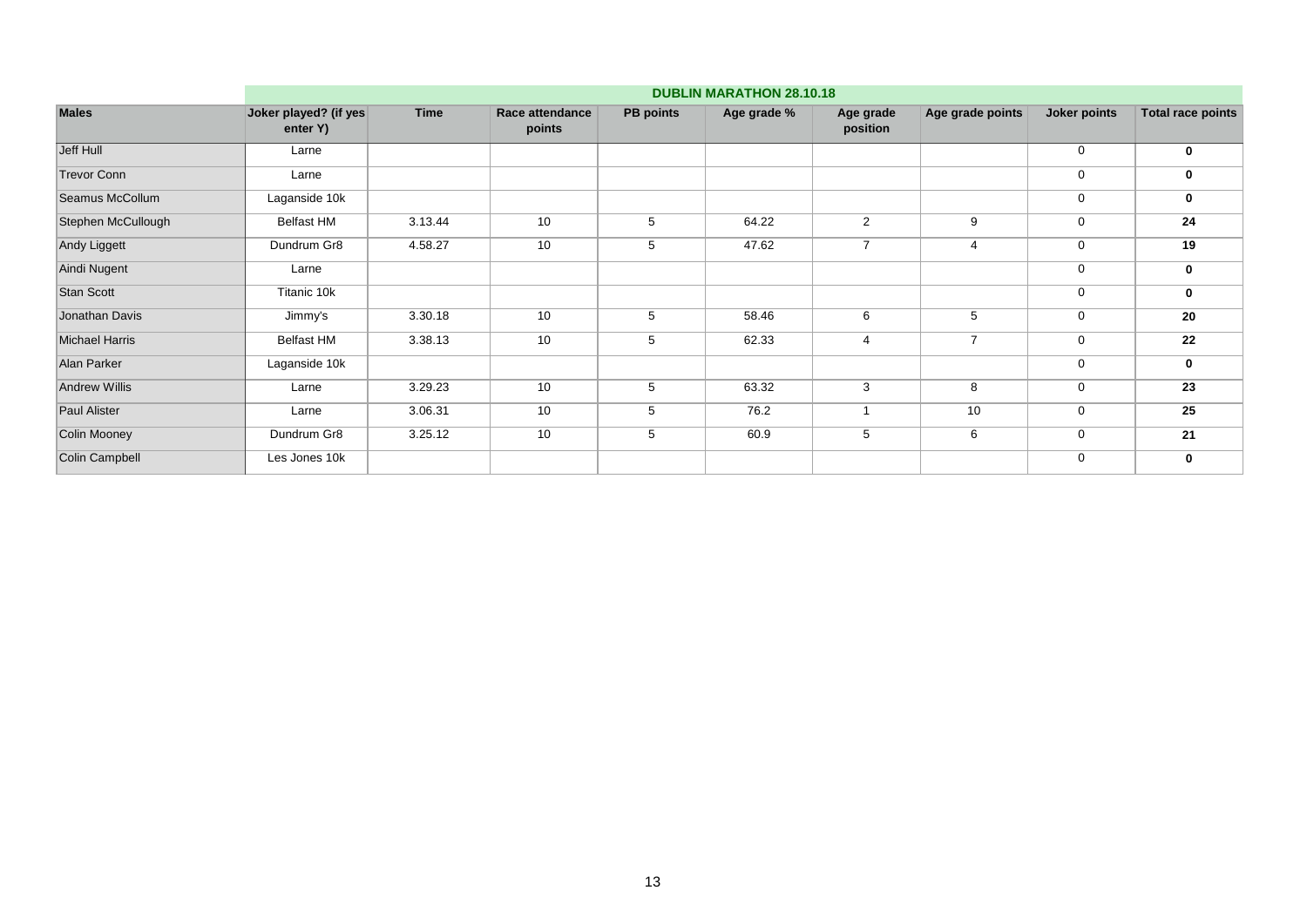| <b>Males</b>          | <b>WALLACE PARKRUN</b>            |             |                           |                  |             |                       |                  |              |                          |  |  |  |
|-----------------------|-----------------------------------|-------------|---------------------------|------------------|-------------|-----------------------|------------------|--------------|--------------------------|--|--|--|
|                       | Joker played? (if yes<br>enter Y) | <b>Time</b> | Race attendance<br>points | <b>PB points</b> | Age grade % | Age grade<br>position | Age grade points | Joker points | <b>Total race points</b> |  |  |  |
| Jeff Hull             | Larne                             |             |                           |                  |             |                       |                  | $\mathbf 0$  | 0                        |  |  |  |
| <b>Trevor Conn</b>    | Larne                             |             |                           |                  |             |                       |                  | $\mathbf 0$  | 0                        |  |  |  |
| Seamus McCollum       | Laganside 10k                     |             |                           |                  |             |                       |                  | $\mathbf 0$  | 0                        |  |  |  |
| Stephen McCullough    | <b>Belfast HM</b>                 |             |                           |                  |             |                       |                  | $\mathbf 0$  | 0                        |  |  |  |
| Andy Liggett          | Dundrum Gr8                       |             |                           |                  |             |                       |                  | $\mathbf 0$  | 0                        |  |  |  |
| Aindi Nugent          | Larne                             | 33:12       | 10                        |                  | 40.21       | 4                     | $\overline{7}$   | $\mathbf 0$  | 17                       |  |  |  |
| Stan Scott            | Titanic 10k                       |             |                           |                  |             |                       |                  | $\mathbf 0$  | 0                        |  |  |  |
| Jonathan Davis        | Jimmy's                           |             |                           |                  |             |                       |                  | $\mathbf 0$  | 0                        |  |  |  |
| <b>Michael Harris</b> | <b>Belfast HM</b>                 |             |                           |                  |             |                       |                  | $\mathbf 0$  | 0                        |  |  |  |
| Alan Parker           | Laganside 10k                     |             |                           |                  |             |                       |                  | $\mathbf 0$  | 0                        |  |  |  |
| Andrew Willis         | Larne                             | 21:43       | 10                        |                  | 65.77       |                       | 10               | $\mathbf 0$  | 20                       |  |  |  |
| Paul Alister          | Larne                             |             |                           |                  |             |                       |                  | $\mathbf 0$  | $\mathbf 0$              |  |  |  |
| Colin Mooney          | Dundrum Gr8                       | 23:04       | 10                        |                  | 58.31       | 3                     | 8                | $\mathbf 0$  | 18                       |  |  |  |
| Colin Campbell        | Les Jones 10k                     | 23:47       | 10                        | 5                | 61.53       | $\overline{2}$        | 9                | $\mathbf 0$  | 24                       |  |  |  |
|                       |                                   |             |                           |                  |             |                       |                  |              |                          |  |  |  |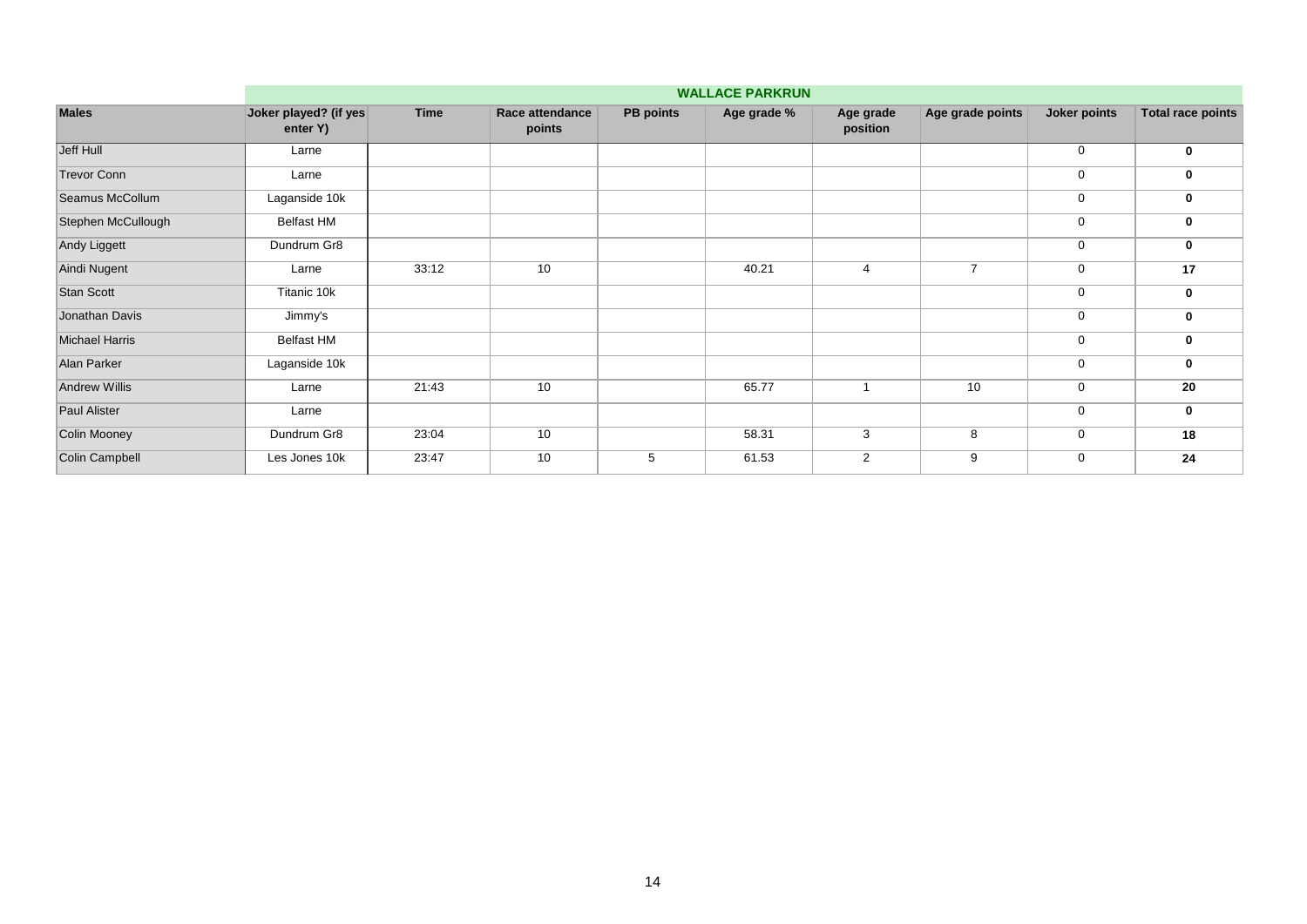|                         |                 |     |                 |     | Paul Alister Andrew Willis Colin Mooney Jonathan Davis Andy Liggett Stephen McCullough |     |            |                 |                 |                 | Trevor Conn Jeff Hull Stan Scott Colin Campbell Michael Harris Seamus McCollum Aindi Nugent Alan Parker |    |                 |
|-------------------------|-----------------|-----|-----------------|-----|----------------------------------------------------------------------------------------|-----|------------|-----------------|-----------------|-----------------|---------------------------------------------------------------------------------------------------------|----|-----------------|
| larne half              | 40              |     | 14              |     |                                                                                        | 34  | 22         |                 |                 |                 |                                                                                                         | 26 |                 |
| jimmy's 10k             |                 |     |                 | 28  |                                                                                        |     |            |                 |                 |                 |                                                                                                         |    |                 |
| titanic 10k             | 25              |     |                 |     |                                                                                        |     |            | 38              |                 |                 |                                                                                                         |    | 16 <sup>1</sup> |
| Les Jones 10k           |                 | 19  |                 |     | 18                                                                                     |     | 17         | 20 <sup>1</sup> | 32              |                 |                                                                                                         |    |                 |
| Bann 10k                |                 | 0   |                 |     |                                                                                        |     | $^{\circ}$ | 20              |                 |                 |                                                                                                         |    |                 |
| Lisburn 10k & half      | 20              | 24  | 22              | 18  |                                                                                        |     | 16         |                 | 20 <sup>1</sup> | 20 <sub>1</sub> |                                                                                                         | 19 |                 |
| Lecale way 10k          | 20 <sup>1</sup> | 0   |                 |     |                                                                                        |     | $\Omega$   | 19              | $\Omega$        |                 |                                                                                                         |    |                 |
| Storming the castle 10k | 25              | 19  |                 |     |                                                                                        | 18  | 0          |                 | 17              |                 |                                                                                                         |    |                 |
| Laganside 10k           | 20              | 19  |                 | 17  |                                                                                        |     | 14         |                 |                 |                 |                                                                                                         | 13 |                 |
| Belfast half            | 25              | 23  |                 | 21  | 38                                                                                     |     | 18         |                 |                 | 18              |                                                                                                         |    | 22              |
| Dundrum                 | 25              |     | 34              | 0   |                                                                                        | 18  | 16         |                 | 20              |                 |                                                                                                         |    |                 |
| Dublin                  | 25              |     | 21              | 20  | 24                                                                                     |     |            |                 |                 | 22              |                                                                                                         |    |                 |
| Wallace                 | 0               | 20  | 18 <sup>1</sup> |     |                                                                                        |     |            |                 | 24              |                 |                                                                                                         |    |                 |
|                         | 205             | 190 | 159             | 136 | 116                                                                                    | 105 | 103        | 97              | 113             |                 |                                                                                                         |    |                 |